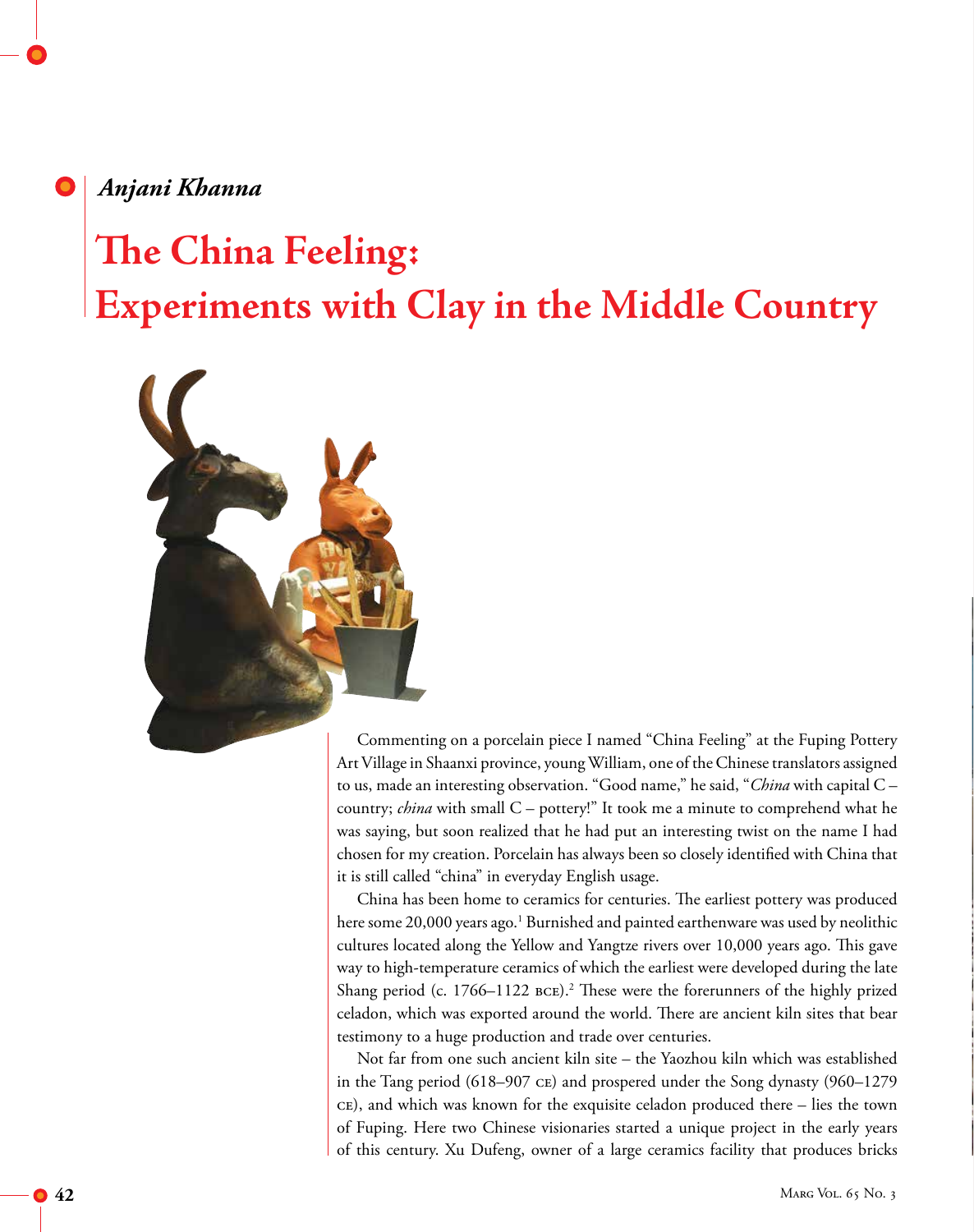# **PERSPECTIVES**

and tiles for construction and ceramic artefacts for use and decoration (figure 1), in collaboration with ceramics expert Dr I Chi Hsu, set up a remarkable contemporary ceramics space and programme. They established the FuLe International Ceramic Art Museum on a campus of 1,000 acres (over 4 square kilometres), amidst apple and persimmon orchards. The Museum consists of a number of pavilions that house contemporary ceramic art produced by over 500 artists from countries around the world. The collections have been built up through a unique residency programme where the artists are invited to work for four to six weeks at the Fuping Pottery Art Village. Their works, made using the numerous technical facilities and skills available at the factory, find a home in a building dedicated to their country's ceramic art.

Roof tiles and other building materials produced at the factory in Fuping, Shaanxi province, China. Photograph: Mudita Bhandari.

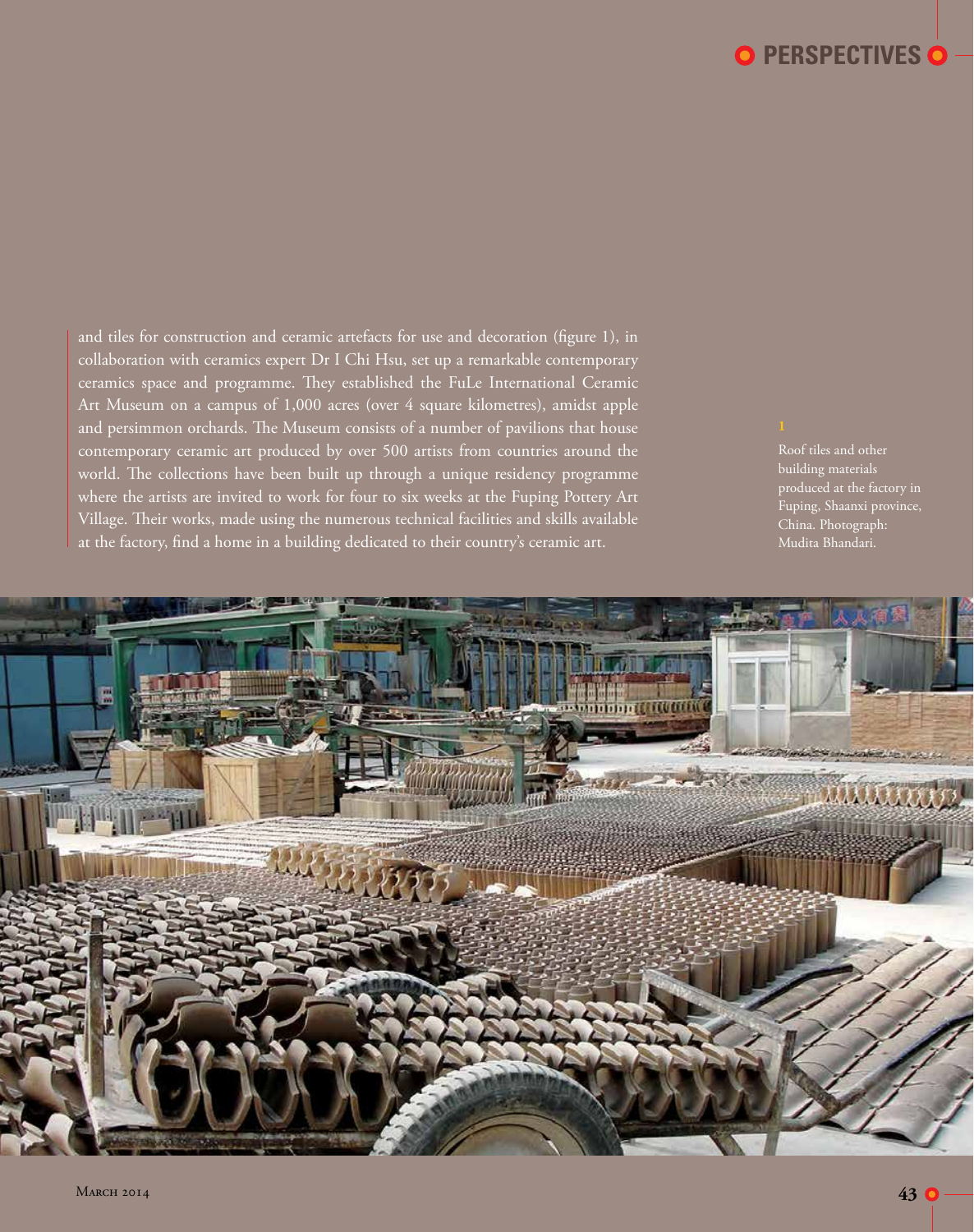#### **The FuLe International Ceramic Art Museum**

The central exhibition building was designed by Liu Kecheng, Dean of the Architecture School of Xi'an University of Architecture and Technology, and was constructed in 2004. With an area of over 1,000 square metres, this building has a form based on an ancient tubular pottery kiln and displays works by artists from China as well as other parts of the world. The French collection, housed in a white cube-shaped building, was the first country exhibit, established in 2005, followed by the Scandinavian collection that opened in November the same year. Over the last decade artists from the Americas, Europe, Australia, Southeast Asia and Russia have worked at Fuping and have added their work to the Museum's collection of contemporary ceramics. Artists are encouraged to return to work in Fuping again and again, making it a living museum.

There had been little interest in creating an Indian collection at Fuping until Auroville-based ceramicist Adil Writer met with Dr I Chi Hsu at Clay Edge in Gulgong, Australia in 2007, where Writer made a presentation on the work of contemporary Indian artists working in clay. Dr Hsu was accompanied by the renowned Australian ceramicist and magazine editor, the late Janet Mansfield. As Writer tells it, Dr Hsu admitted that he had till then been under the impression that ceramic art in India was limited to the creation of terracotta horses and elephants. He was delighted to see the work presented and asked Writer to put together a group of Indian artists reflecting the diversity of ceramic art practice in the country. Over 30 artists were invited to send in materials to be vetted by the hosts in China. After several months of communication 18 artists were selected and invited to spend the August of 2013 at Fuping. The hosts generously offered to take care of all expenses and provide material and technical support to enable each artist to fulfil her vision.

We arrived in China with much anticipation and some trepidation. We were met by the lovely Melody, our translator who showed us around the museums and the facility. We saw the works made by other visiting artists and how they had used the traditional low-temperature tricolour Tang glazes in contemporary ways. The beautiful porcelain and celadon had found various forms of expression in their hands. Some had used the bricks and tiles produced in the factory to create new works. Others had referenced their Chinese experience and there were ceramic pillows that told contemporary stories, ceramic umbrellas and works that referenced the Terracotta Army that had been unearthed not very far from Fuping in the 1970s. Other pieces were recognizable as signature works of the artists who made them, but altered by the materials and conditions in which they were made. There were sculptural animal forms that were traditionally made in dough, made by local artists. There was much to be inspired by!

A tour of the factory revealed a number of clays to choose from, including porcelain from Jingdezhen (the pre-eminent historical and living centre of Chinese porcelain). There were test kilns, large gas kilns as well as an enormous tunnel kiln, which ran 24x7 and was used to fire bricks and tiles. We learnt we could use any of the facilities and that there was no limit to the number of firings we could have (something that invariably limits potters as firings are expensive not only in terms of fuel, but also time

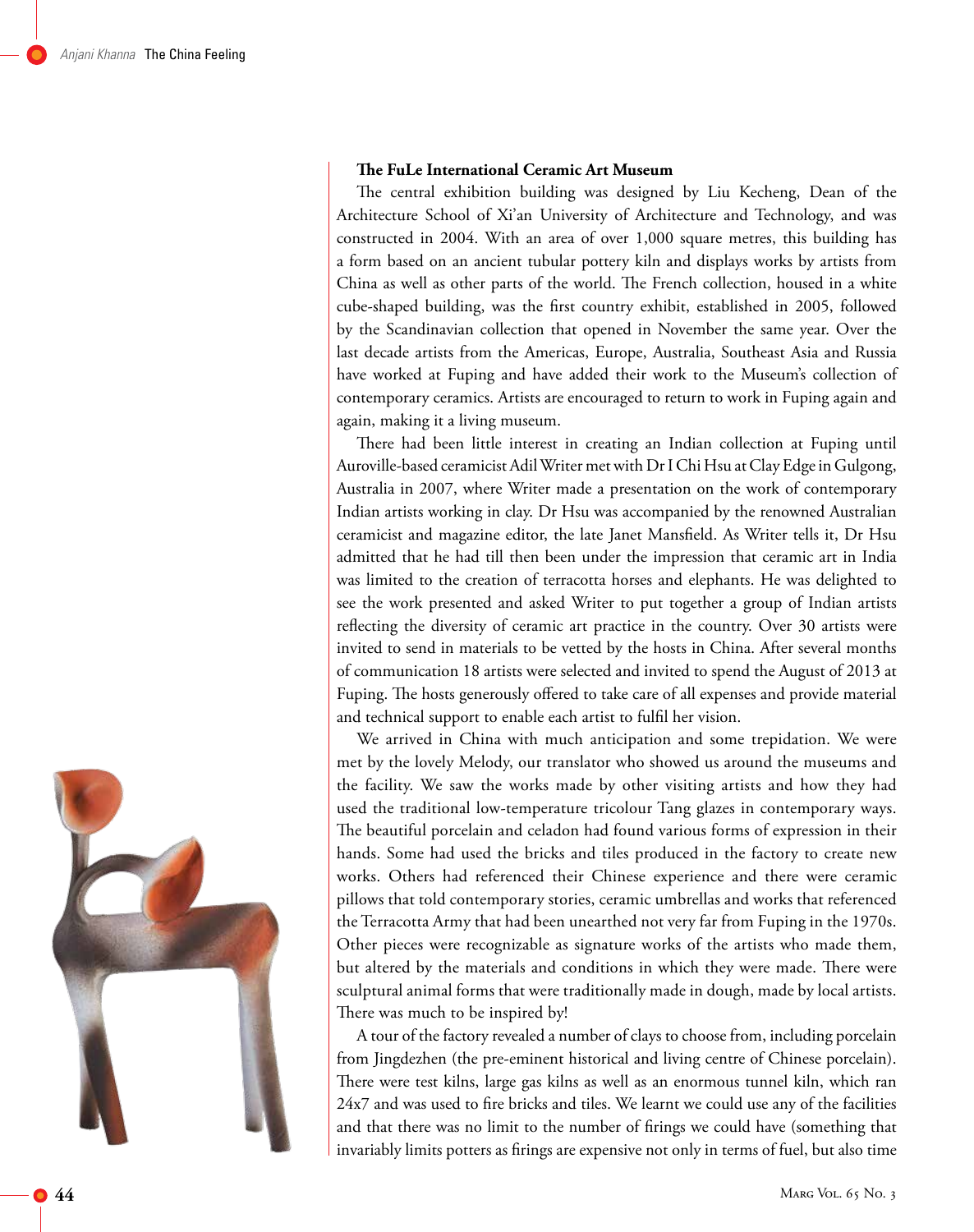

and effort). They would accommodate our work in any kiln that was being fired on that day, provided we wanted to fire our work at that kiln's maturing temperature.

We were shown the glazes available and the coloured clays that could be used as slips to coat our objects. We saw the plaster workshop where there was already an array of moulds available for use, or where we could have moulds made if we required them. In the factory shed, some workers were making sculpture with moulds, while some were painstakingly carving away glaze to reveal intricate patterns; others were producing large platters using a jigger and jolley system. The bricks in the factory were machine extruded, but hand cut and manually loaded on the trolleys that fed the tunnel kiln. The facility was a mix of skilled handwork, manual labour and mechanization – and we would have access to most of it!

The possibilities were immense, but time was short and we were eager to get down to work soon. We needed buckets, tables, boards, newspaper, plastic sheets, brushes and a myriad other things. And while the hosts were happy to provide, we soon realized that things in China could be as difficult as in our own country, though in the larger scheme perhaps more efficient. Getting what we needed involved the usual badgering and follow-up familiar to us in India. Much was lost in translation and even gestures didn't work. We discovered, for instance, that using fingers to indicate numbers did not work as the Chinese use different finger gestures for numbers. But as we got to work, items the lack of which we had griped about began to materialize. The frustrations of depending on Melody and another initially reluctant translator Eric, who seemed overwhelmed by the unseasonal heat, eventually blossomed into a wonderful working relationship. We got to know the girls who brought us clay and helped with random tasks, the various shifus – managers and kiln and plaster masters – who oftentimes struggled to understand what we wanted, and warned us if we headed off in a direction that they knew would be disastrous given their long

#### **2**

"Hsuan Tsang's Dream I, II, III", by Vineet Kacker. Ceramic and thread; three pieces, each 22.9 x 22.9 x 76.2 cm. Photograph: FLICAM.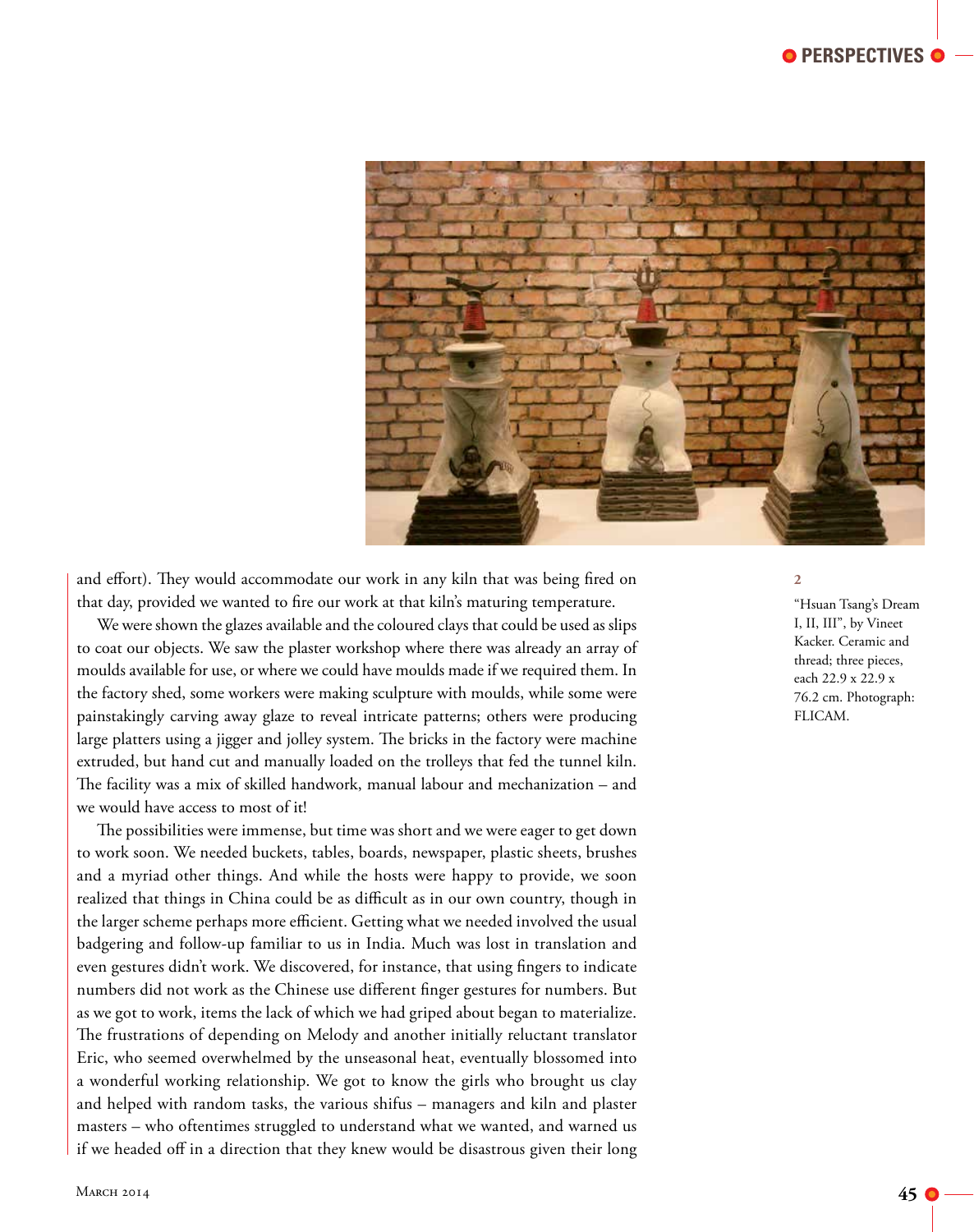familiarity with the materials that were new to us. The language of clay seemed to bind us all.

In Hsu's letter of invitation to each of us he had said he hoped that our "China Feeling" would imbue the work we made in Fuping. The hosts arranged for us to see the famous Terracotta Warriors for which Xi'an is internationally known. We trooped across the Shaanxi countryside, past cornfields and apple orchards curiously devoid of the human presence so familiar in rural India, to the World Heritage site where the Terracotta Army was unearthed. The army was buried as a part of the tomb of the first emperor of China, Qin Shi Huang, and dates back to 210 BCE. It was intended to protect the emperor in his afterlife. It is believed that the tomb was raided and burnt soon after the emperor's death and most of the thousands of sculptures destroyed in a fire. In contemporary times, the Chinese have painstakingly recreated the warriors from the shards found at the archaeological dig site. As one gazes at the warriors and their terracotta horses arranged in military array one cannot help but wonder at the imperial vision of the past and the intentions of the present dispensation.

A trip into Xi'an revealed an extremely modern metropolis built over an ancient city, parts of which were restored and rebuilt almost obliterating any signs of age. The Great Wild Goose Pagoda, which was built in 652 ce under the Tang dynasty and renovated in subsequent centuries, once held the sutras that were brought to China from India by Xuanzang, the 7th-century Buddhist monk and traveller known as Hsuan Tsang to Indians. As one walked around the monument references to India were explained in accompanying texts, creating a connectedness that one had not expected to feel. Similarly, a visit to the Great Mosque of Xi'an on the occasion of Id left one questioning one's assumptions of modern China.

Mr Xu, our generous host, invited us to view his own private collection of Chinese ceramics. He had a warehouse full of treasures that spanned a few millennia of Chinese ceramic history. We had a rushed walk through the collection that seemed designed to shock and awe, which it certainly did. We also visited the Yaozhou Kiln Museum and Chen Lu village, an ancient village where once there were thousands of functioning kilns embedded in the hillside producing ceramic-ware in large quantities.

#### **The Artists and Their Works**

Each of the artists negotiated their experience in different ways and while some chose to allow the materials to drive their aesthetic choices, others allowed China to colour their work. Delhi-based Vineet Kacker, known for his work inspired by Buddhist architecture, made chortens called "Hsuan Tsang's Dream I, II, III", referencing the pilgrim's 17-year journey to India and back (figure 2). Says Kacker, "And now here I was, making these ancient forms in a new China that seemed so impatient with history! On my Chinese chortens the spires are wrapped with red thread, indicating today's China, with its new values systems. The stark black and white bodies of the chortens accentuate the dual nature of things – the yin against the yang, the spiritual against the material, the unchanging eternal against the rapidly changing transient."

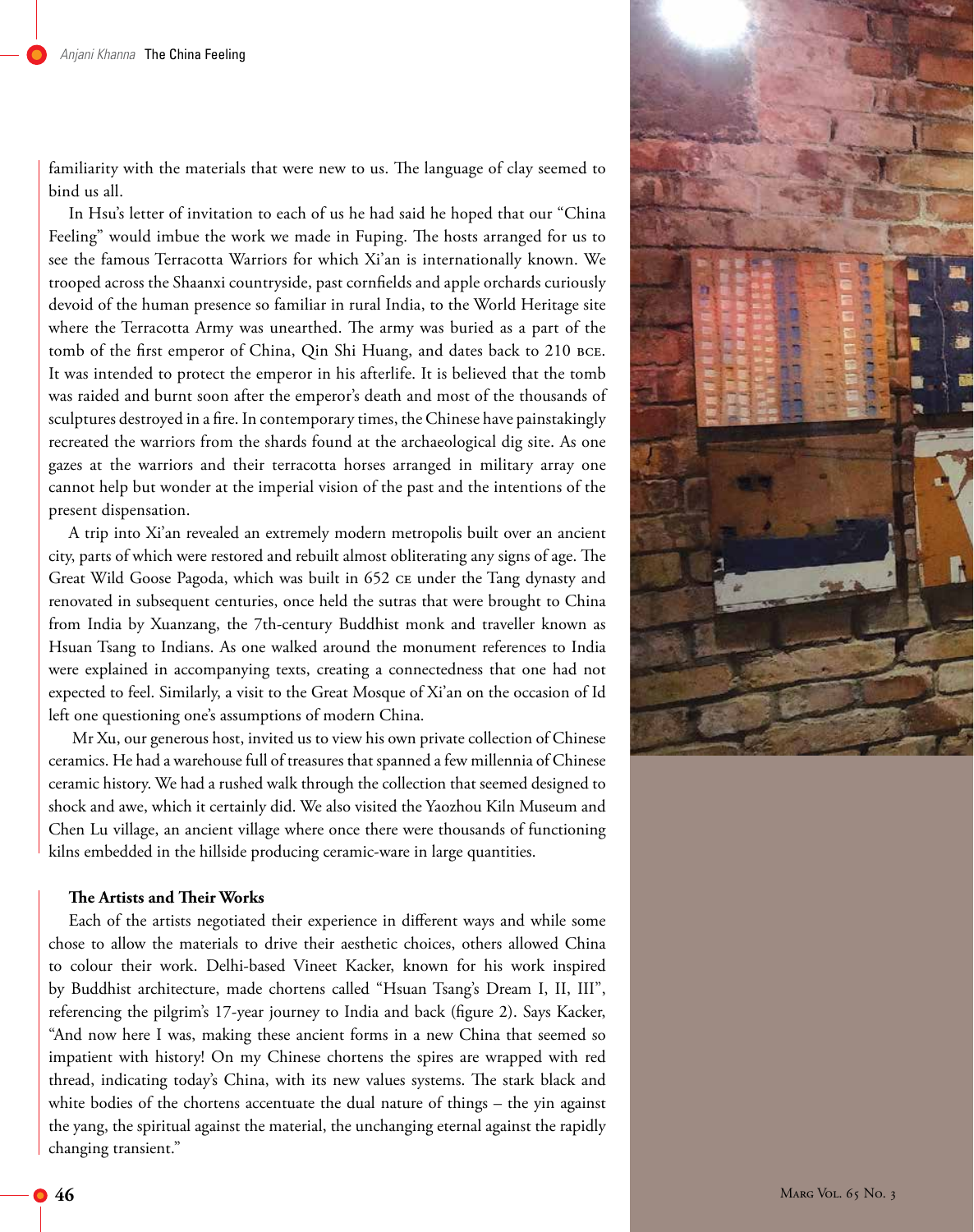

"Changing Landscapes", by Reyaz Badruddin. Ceramic; 365.7 x 76.2 cm. Photograph: Reyaz Badruddin.

Mudita Bhandari from Indore and Reyaz Badruddin from Delhi too are influenced by architecture and spaces. Mudita used the roof tile extrusions that were being produced at the factory. She chose these tiles to explore the possibility of creating spaces with ins and outs and to play with light and shadow. The Art Village itself was an inspiration to her. There were no boundaries dividing the public and private spaces; the huge kiln-shaped museums stood quietly and concurrently with neat green public parks bubbling with local people and their evening activities. She says, "For me it was a space that disconnected me from the outer world and took me for a walk within. At night it invited one into the mysteries of the beautiful play of dark and light."

Reyaz was shocked by the growing urbanization in and around Shanghai, when he first landed in China. He says, "I could see many skyscrapers in the process of being built, some in the centre of fields, which were still green with monumental construction in the making." One doesn't see "homes" anymore, but "square holes" which are modern homes for millions. The changing landscapes and ideas of home/ house/belongings are becoming an integral part of his work, he says. While at Fuping he used extruded clay slabs to create his own landscape (figure 3).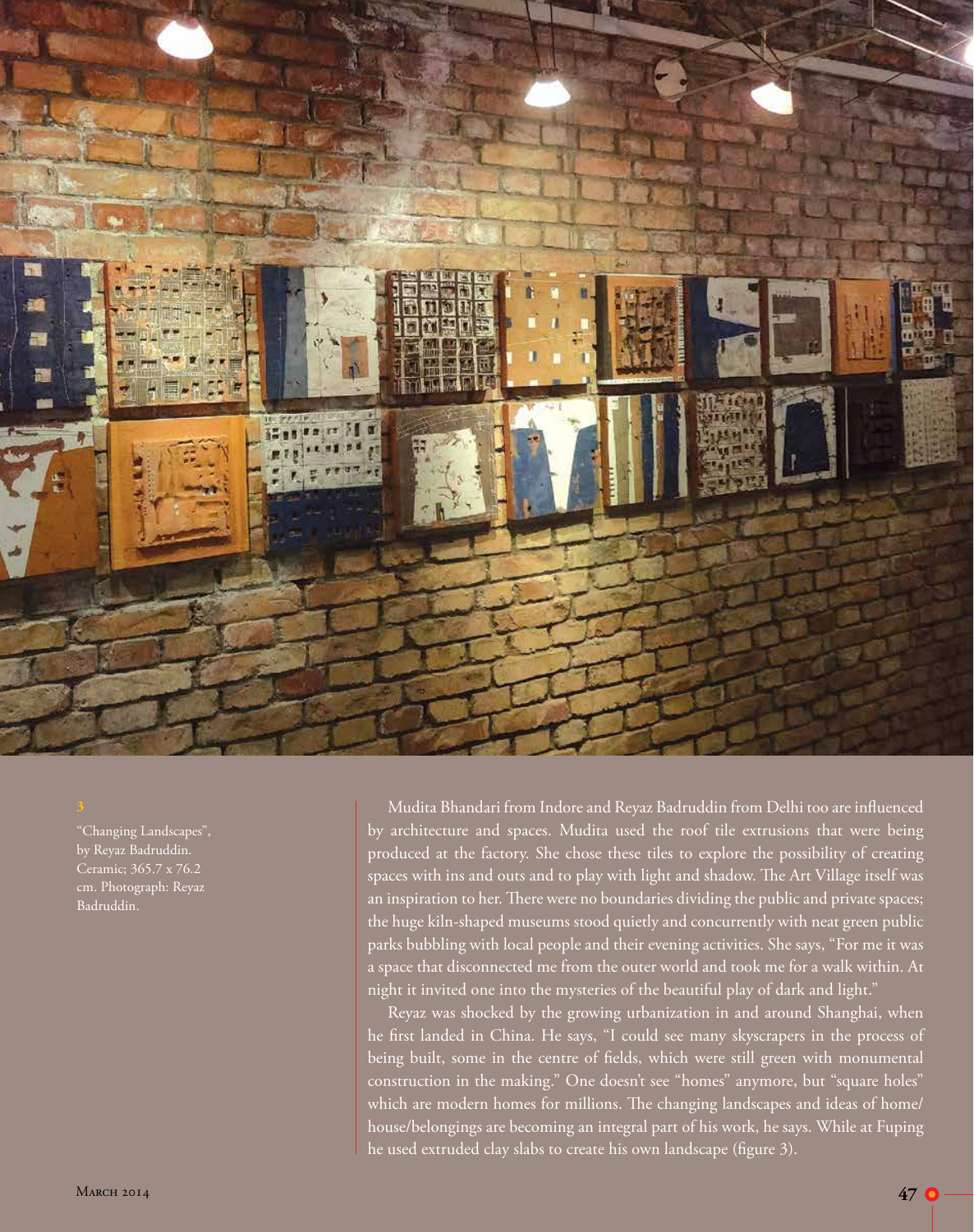

"Visitors to the City", by Shampa Shah. Urbanscape, porcelain; 61 x 35.6 x 15.2 cm and 50.8 x 30.4 x 15.2 cm. Hybrid forms, terracotta with porcelain slip; 25.4 x 30.4 x 15.2 cm, 55.9 x 35.6 x 15.2 cm and 71.1 x 40.7 x 20.3 cm. Photograph: FLICAM.

Shampa Shah who until quite recently was the head of the ceramics section at the Indira Gandhi National Museum of Man in Bhopal, was also affected by the towering cityscape of Shanghai on arrival. The stacks of bricks and tiles produced at the factory she felt were a miniature representation of the urbanscape and this was reflected in the geometrical forms she developed in porcelain. However, she says, "My cityscape has visitors – trees and flowers and other curvy creatures from the Fuping orchards and Chen Lu pottery village – who cast their shadows and reflections on it." She wove her signature hybrid animal and plant forms through the geometric porcelain (figure 4).

Singapore-based artist Madhvi Subrahmanian recalls the scale of the brick factory, the dust, the heat and the geometry of the brick that she first encountered at Fuping. She says, "I was drawn to the mass of bricks and the scale of the factory that epitomized the frenzy of building taking place in China." Attracted by the brick's form, she worked subconsciously, deconstructing the raw brick, slicing it like bread and reconstructing it into lingam-like forms, with architectural and city overtones (figure 5). The brick, she says became both her material and inspiration.

Amrita Dhawan from Bangalore in her wall installation entitled "Ganga Jamuna" alludes to a cross-cultural language in textile and colour – India and China connected *by* and *in* silk. Eight vertical slabs of slip-painted clay refer to both the Indian Kanjivaram sari and the Chinese silk wall-scroll (figure 6). She says, "At the ends of each length of billowing black silk lie symbolic colours: a Turmeric Temple Pallu [the end of a sari draped over the shoulder]; a Red-is-for-Luck-or-Communism Border. Look again! It is the Imperial Yellow of the Emperor's robes; the red of Kumkum [vermilion powder]."

Delhi-based artist Ela Mukherjee used the slip-casting facilities offered at the factory to create an array of ceramic bottles, set against mirrors which multiplied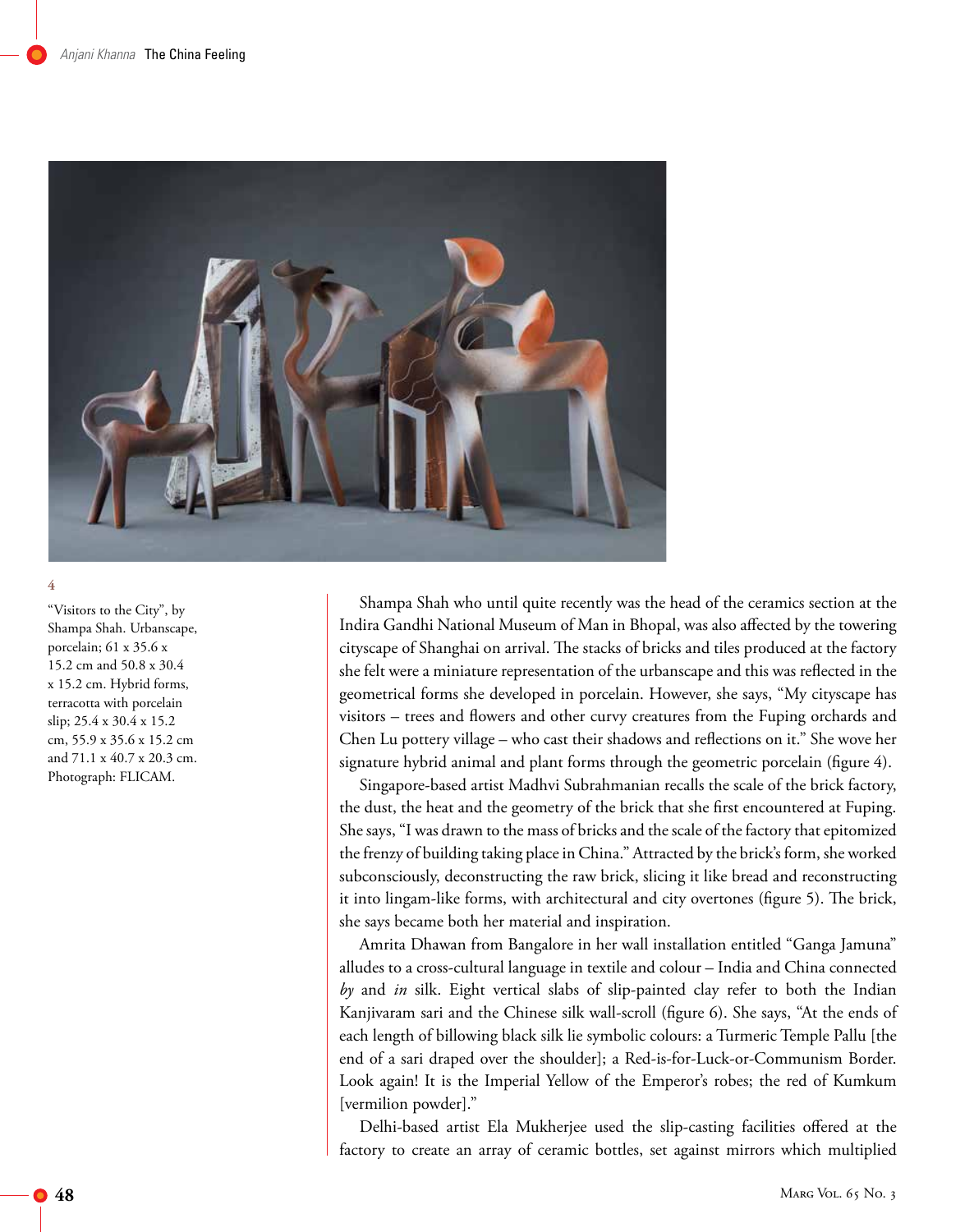the numbers, referencing she says the display of the terracotta warriors arranged in formation. The repetition of form is an integral part of her work and she also created another installation referencing ancient Chinese rattles, now only available in cheap plastic.

Ashwini Bhat found new impetus developing her work inspired by Chinese pillows encountered on a previous visit. Though she had been working on the form, she says her work changed to became more animated, more architectural, more defined (figure 7). She also found that one of the clays available at Fuping took very well to stretching. In fact she says it was better than all the other clays she had worked with, allowing her to stretch it to create a landscape entitled "Silk Route".

While Aarti Vir from Hyderabad had been working on the idea of thresholds, of beginnings, of departures, of being on the brink, neither inside nor out, inspired by worn temple steps seen in Bali, in China she was influenced by the cloud patterns she saw on almost every other object in the Fuping factory. She says, "It appeared on the Mosque in Xi'an, on the Pagoda and on the Taoist temple. It was light, it travelled up

## **5**

Background: "Untitled", an installation by Madhvi Subrahmanian. Black brick clay and terracotta brick clay with coloured slips; 142.2 x 155 cm. Right foreground: "Mountain-Bosom of the Earth", an installation by Aniruddh Sagar. Porcelain and smoke-fired terracotta; various sizes. Photograph: FLICAM.

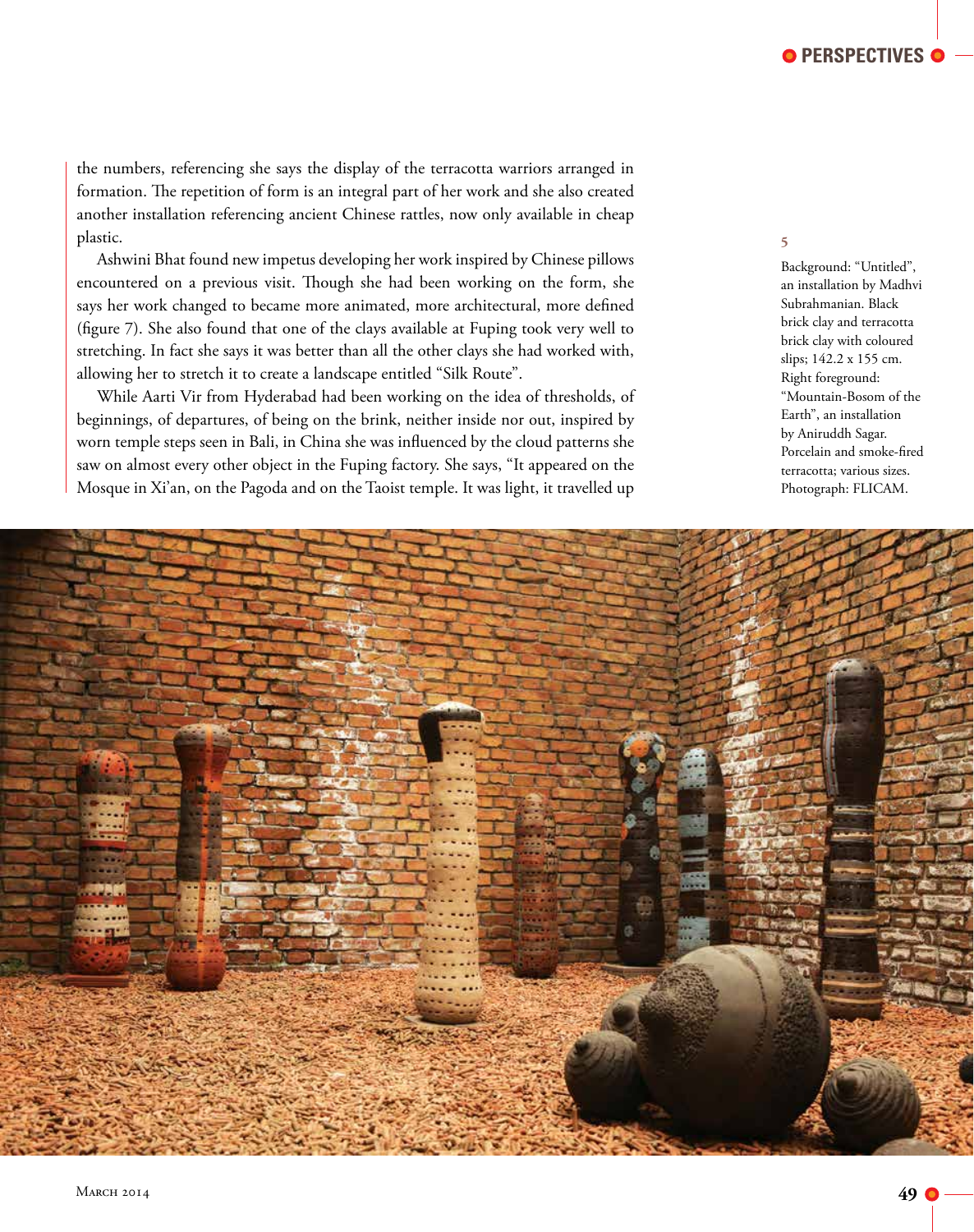

"Ganga Jamuna", a wall installation by Amrita Dhawan. Ceramic; Photograph: FLICAM.



Bhat. Ceramic; 66 x 38 cm. Photograph: FLICAM.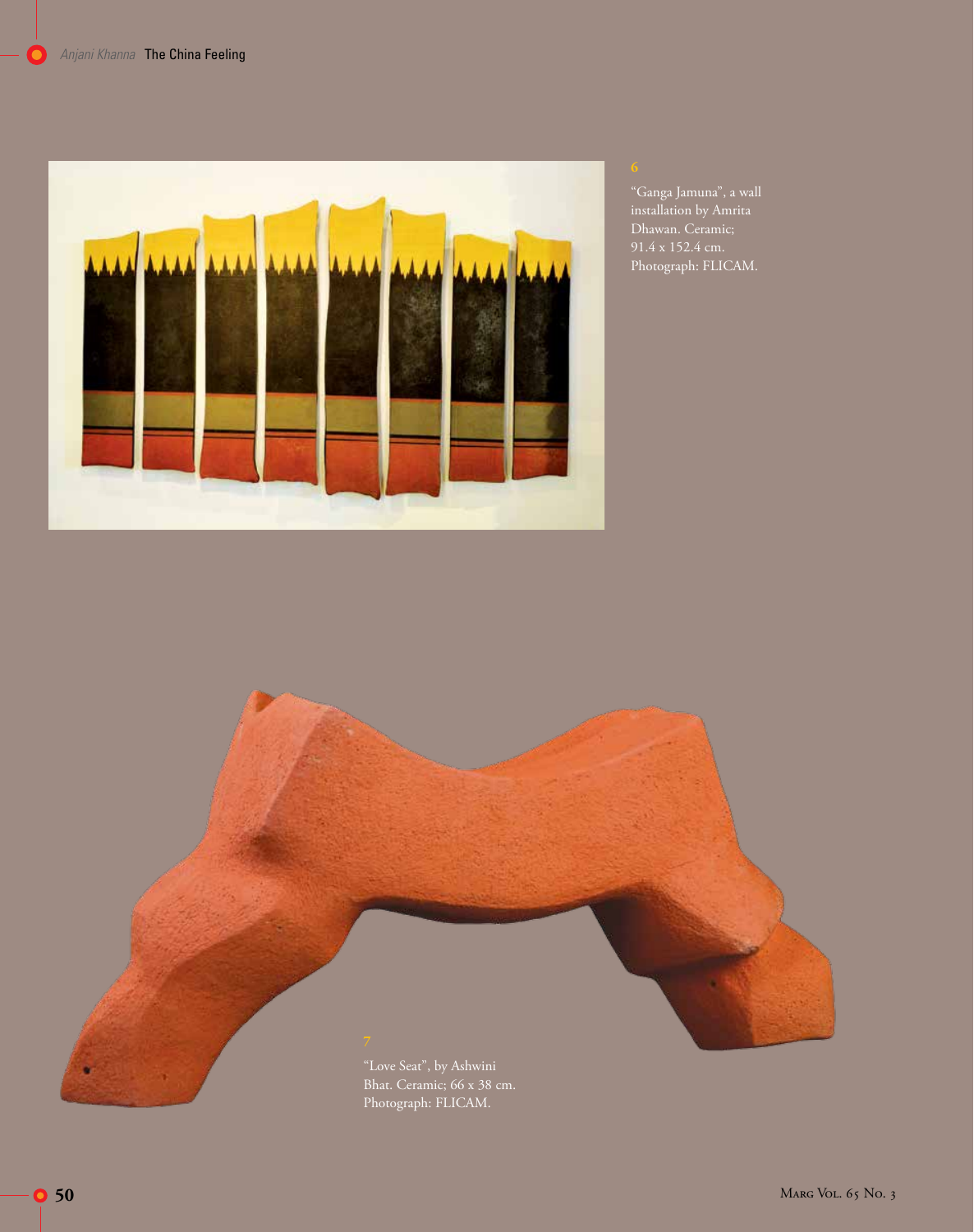

"Blue and White 1", by Deborah Smith. Porcelain, straw tassle; 16 pieces, each 30.4 x 8.9 cm. Photograph: FLICAM.

**9**

"Jar", by Rakhee Kane. Ceramic; 43.1 (diameter) x 68.6 cm (height). Photograph: FLICAM.



to the skies . . . it appeared on my forms. Thresholds still, steps still. Journeys still. And then, of a sudden, stepping through the clouds, into the light? Into the darkness? To be lost, to be found, to step into or step out of . . . ."

Sharbani Das Gupta travelled from New Mexico in the United States to join the Indian team. Her work has been about the human dependence on and exploitation of the environment. Two aspects, she says, that seem to contradict each other. In Fuping her installation "Cloud Catchers", comprising three towers that finger-like trail through porcelain clouds and have water on tap below, reflects a rising concern with the use of natural resources. "Searching for China" uses the form of an auger to reflect her experience of trying to penetrate the walls that obscure an understanding of China.

Architect ceramicist Ray Meeker also drew inspiration from the enormous Terracotta Army site. He says, "Pit One, the main attraction was of course stupefying in scale in every sense, but it was Pit Two that I found most compelling. It was the architecture – the geometry of excavation. Again, the monumentality. Deep terraced steps, a maze of inverted ziggurats, covering a field of 'unknown soldiers'." In keeping with his work in India, he created two large works using extruded bricks from the factory.

Deborah Smith who founded and manages Golden Bridge Pottery in Pondicherry, which has set the standard for functional wood-fired stoneware pottery in India, chose to work with porcelain. She has long experience painting cobalt blue patterns on stoneware and she explored her painting techniques on Jingdezhen porcelain to create a distinctive body of work (figure 8).

Abhay Pandit from Mumbai worked with textured slabs and Aniruddh Sagar from Bhopal created a striking installation of textured spheres in varying sizes (see figure 5). While some of the spheres were made in porcelain, others were smoke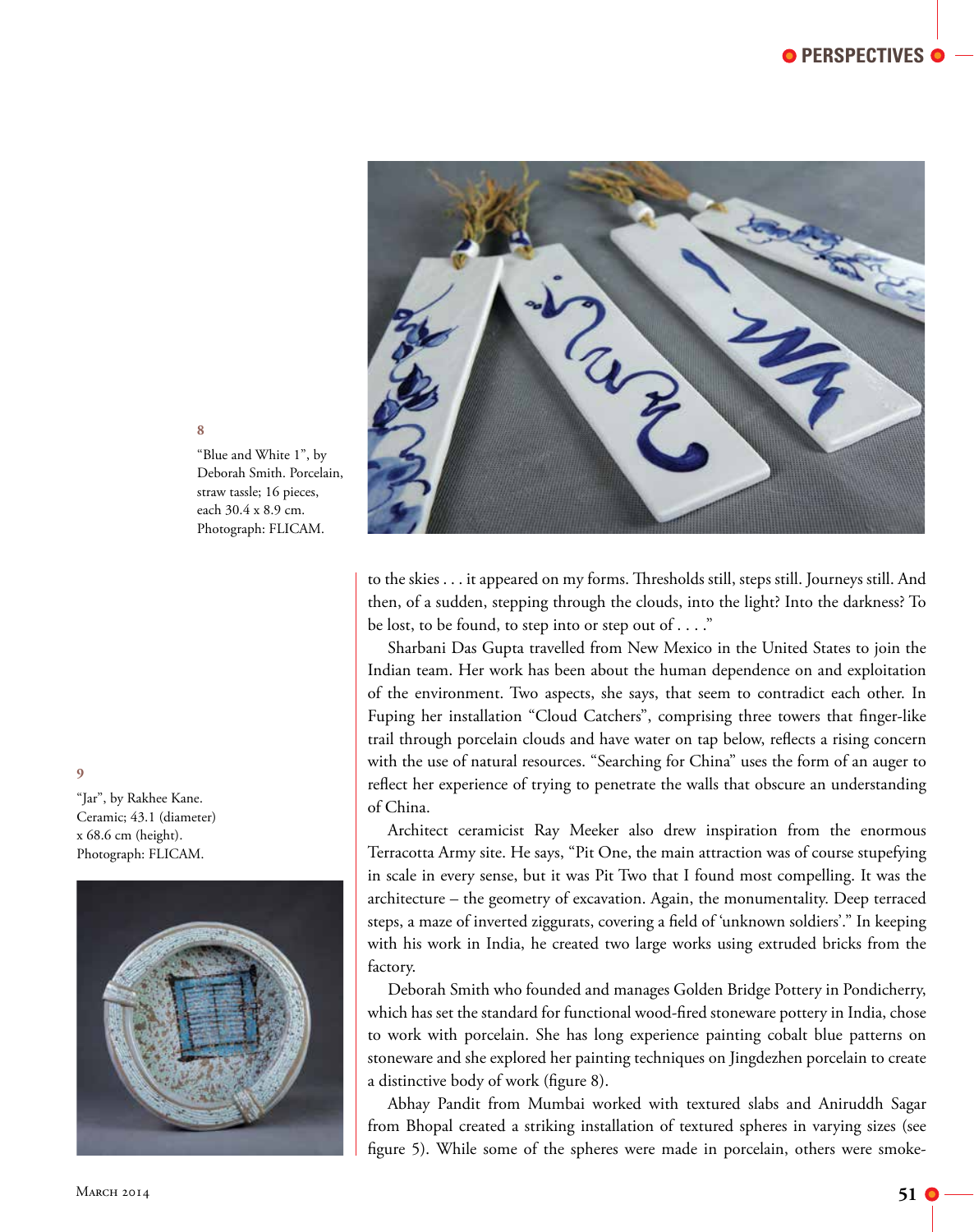fired. In the later part of the residency we discovered the smoke kiln, which was used to blacken traditional ware that is carved through to reveal the fired clay below. Sagar and Auroville-based artist Rakhee Kane used the smoke kiln to advantage. Kane also produced a series of large jars and platters using the porcelain as well as the earthenware clays available. Her platters were characteristically made with poured slips and stretched clay, fired in the tunnel kiln to striking effect (figure 9).

Leena Batra from Delhi and Adil Writer from Auroville explored the various offerings available at Fuping. They painted on platters produced at the factory. Writer converted the terracotta warriors into his Parsi brethren (figure 10), and Leena immortalized – in a series of heads – the shifus at the factory with their characteristic dangling cigarettes and floppy hairstyles. Writer's architectural training found expression as he manipulated extruded bricks to create sculpture.

#### **10**

"Endangered Species", by Adil Writer. Stoneware; six pieces, each 45.7 cm high. Photograph: Adil Writer.

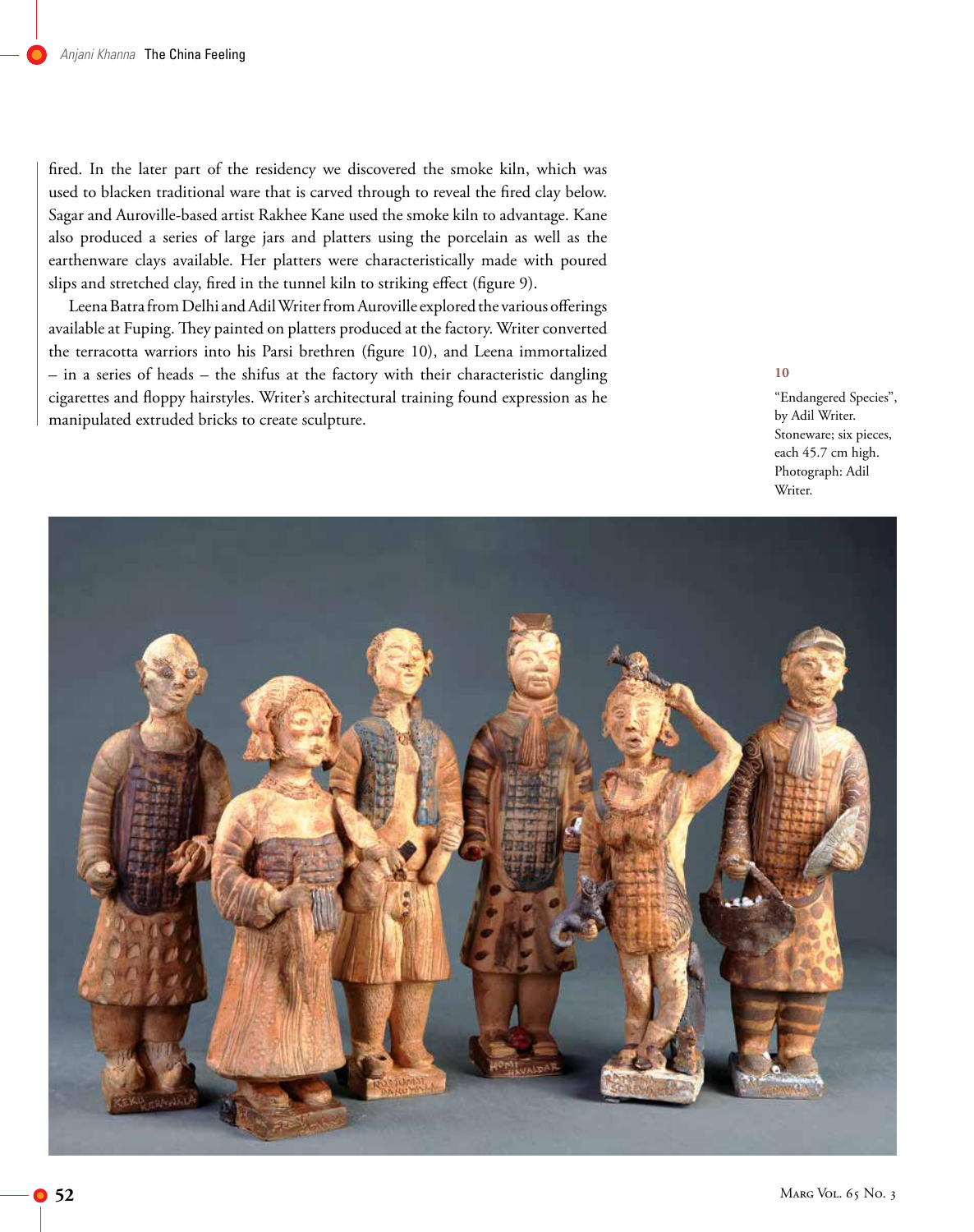

"China Feeling", by Anjani Khanna. Porcelain; five pieces, each 45.7 cm high. Photograph: Anjani Khanna.

I personally was steeped in my China experience, trying to decode so much that I did not understand – the contradiction between the seemingly vibrant daily life of urban Chinese (young women dressed in Western garb, moving far more freely than in India, well-fed people, clean streets) and the foreign perspectives of a one-party system, a totalitarian government and fears of growing Chinese hegemony. My work has long questioned the idolizing of people, societies, nation-states and I continued to question this with my figurative sculptural piece, "Untitled". On the other hand, "China Feeling" was a light-hearted piece using porcelain miniature terracotta army soldiers altered to reflect my impressions of China (figure 11).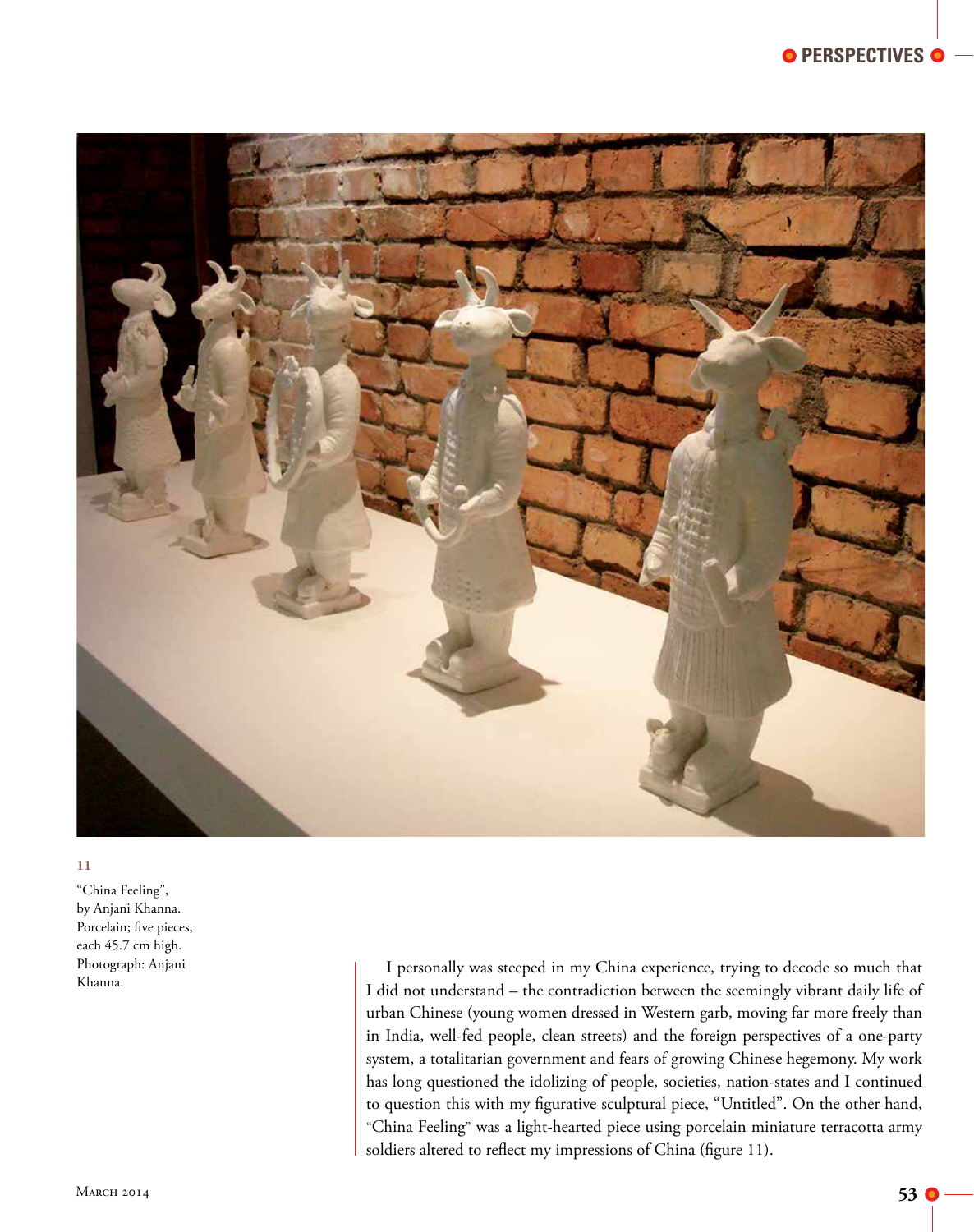

The art works on display in the Indian pavilion at FuLe International Ceramic Art Museum, Fuping, Shaanxi, China. Photograph: Anjani Khanna.